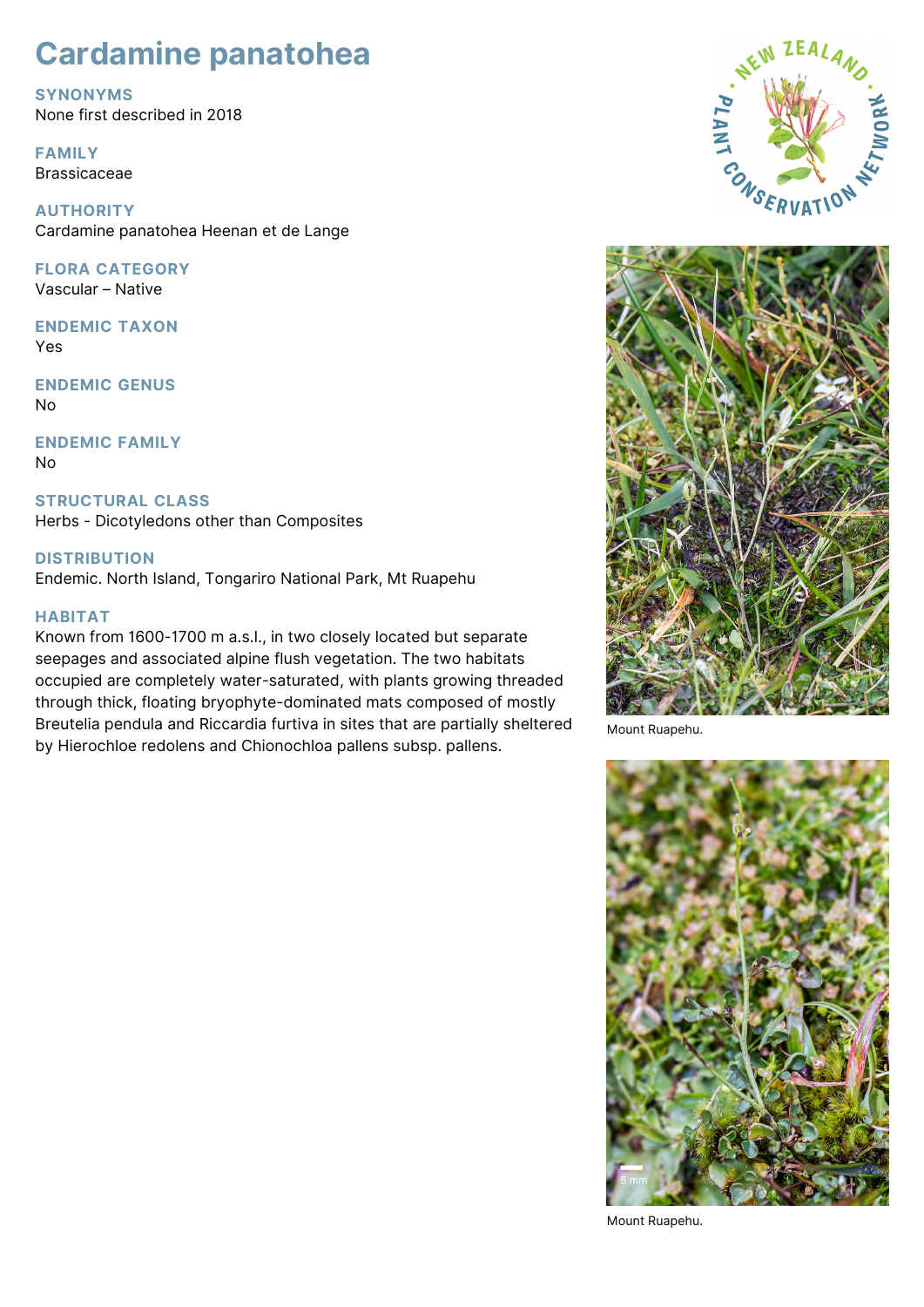## **FEATURES**

Perennial herb, single or several rosettes, with 1–10 short lateral branches, stems and branches 0.5–1.5 mm diameter. Leaves up to 45 mm long, pinnatisect; lamina 3.3–15.0 × 3.5–13.0 mm, green, semi-coriaceous, sparsely to moderately hairy or glabrate on adaxial surface, margin and petiole, glabrous or sparsely hairy on abaxial surface; terminal pinna 3.3–12.0 × 3.5–13.0 mm, simple, orbicular-reniform to reniform, apex obtuse with an inconspicuous hydathode, base usually cordate, sometimes obtuse or truncate. Lateral pinnae 0–4, 2.0–4.0 × 1.5–2.5 mm, orbicular to orbicular-rhomboid, petiolule absent or up to 1.2 mm long; petiole up to 30 mm long; hairs 0.1–0.2 mm long, spreading to patent. Cauline leaves similar to rosette leaves but distally smaller, narrower, with fewer lateral pinnae. Inflorescence with 1–4 racemes, each raceme 4–12-flowered, terminal flowers often in a cyme-like cluster; peduncle up to 140 mm long, 0.5–1.5 mm diam. at base, prostrate, decumbent to seldom upright, glabrous. Pedicels 1.5–8.0 mm long, 0.2–0.8 mm diam., glabrous or rarely hairy, spreading. Sepals 1.8–2.2 × 0.5–1.1 mm, elliptic-oblong to narrowly elliptic-oblong, ± saccate, green, glabrous; margin with a thin membranous white edge, apex obtuse; base truncate. Petals 4; 3.8–5.0 × 1.2–1.5 mm, white, limb obovate to broadly elliptic-obovate; apex obtuse; base cuneate, tapering to a c. 1 mm long claw. Stamens 6; median filaments 4, 2.4–2.7 mm long; lateral filaments 2, 2.1–2.2 mm long; anthers 0.3–0.4 mm long, cream to pale yellow, when dehiscent held at a similar height to or slightly below the stigma. Ovary 2.2–2.4 mm long, 0.3–0.4 mm diameter, ± terete, green, glabrous; ovules 18–24; style 0.1–0.2 mm long, ± terete; stigma 0.3–0.4 mm diam. Siliques 12.0–23.0 × 1.3–1.8 mm, glabrous, style 1.0–1.5 mm long; valves green at maturity and when dehiscent, replum 0.3–0.4 mm wide. Seeds 1.1–1.4 mm long, 0.9–1.0 mm wide, 0.4–0.5 mm thick, orbicular-oblong to broadly oblong, light green to brown-green; wing absent.

### **SIMILAR TAXA**

Cardamine panatohea is distinguished from all other New Zealand indigenous Cardamine species by its sprawling, usually prostrate or decumbent inflorescences that have well-developed leafy rosettes in the axils of the lateral branches, and from C. corymbosa in its thicker leaves with scattered hairs on the adaxial surface and racemose inflorescence

**FLOWERING** November - February

**FLOWER COLOURS** White

**FRUITING** December to April

## **PROPAGATION TECHNIQUE**

Easily grown from fresh seed but short-lived and difficult to maintain in cultivation.

#### **THREATS**

Known from two sites on the south-western flank of Mt Ruapehu, occupying an area of < 1 ha. The main population of 30-38 plants is threatened by animal browse and loss of habitat through trampling. The second site, comprising a single patch growing within the spray zone of a waterfall, is extremely vulnerable to a stochastic event such as flooding, but less likely to be threatened by animal browse and trampling. Following the criteria of Townsend et al. (2008) the species has been assessed using the tag name Cardamine (p) (CHR 640349; Turoa) as 'Threatened – Nationally Critical' qualified 'DP' [Data Poor] by the New Zealand Indigenous Vascular Plant Threat Listing Panel (de Lange et al. 2018).

#### **ETYMOLOGY**

**cardamine**: From the Greek name kárdamon, referring to an Indian spice

**panatohea**: The Te Reo Maori epithet 'panatohea' originates from the names 'panapana', a generic name for this type of cress, and 'titohea' which is the description of the land above the bush line on Ruapehu. 'titohea' is usually translated to mean 'barren' but for Whanganui tribes it means a sacred area, usually desert or mountainous, where special species grow.

#### **ATTRIBUTION**

Fact Sheet prepared by P.J. de Lange (30 November 2019) based on Heenan & de Lange (2018)